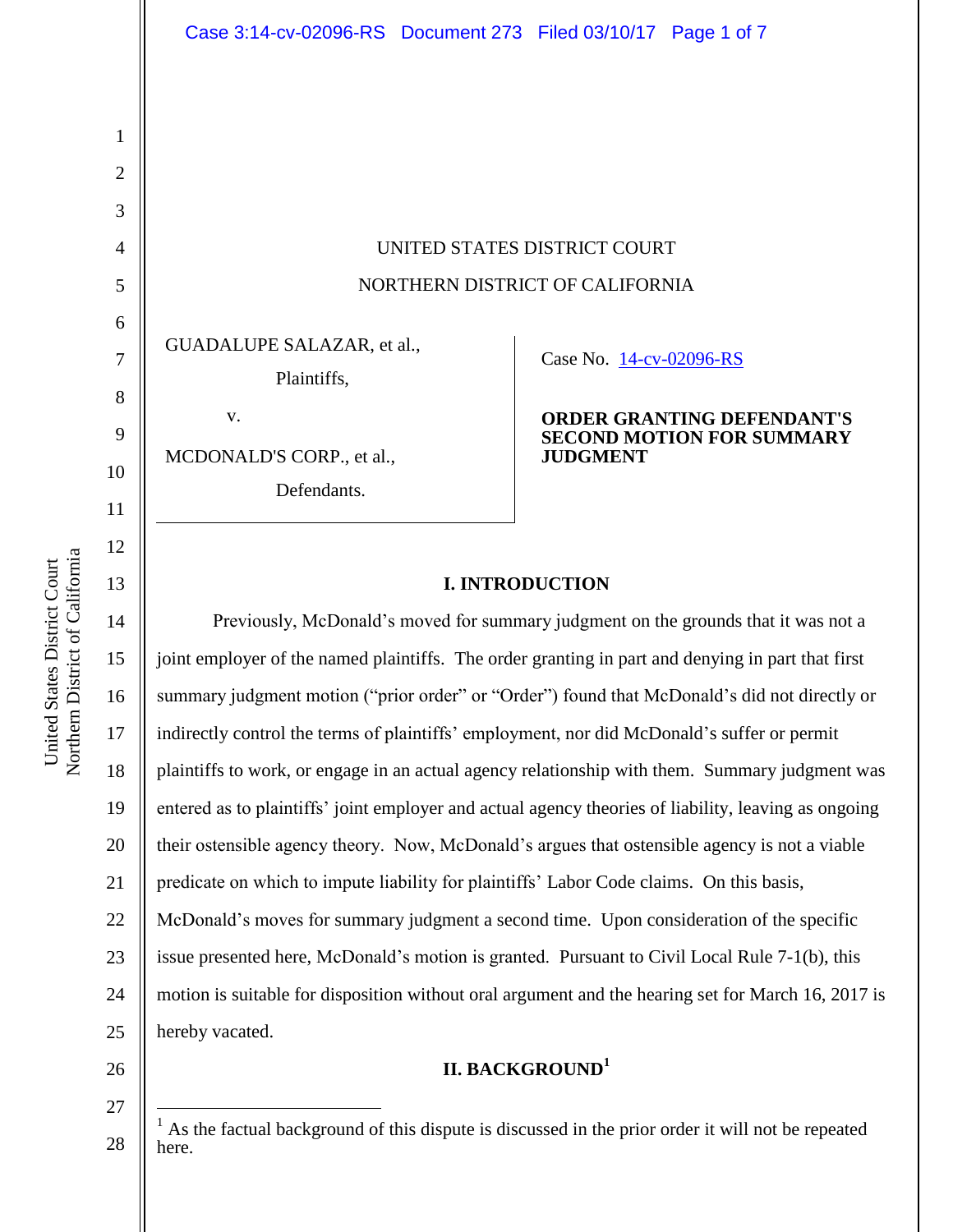## Case 3:14-cv-02096-RS Document 273 Filed 03/10/17 Page 2 of 7

1

2

3

4

5

6

7

8

9

10

11

12

13

14

15

The prior order evaluated McDonald's joint employer liability under the analytical framework supplied in *Martinez v. Combs*, 49 Cal. 4th 35 (2010). 2 In *Martinez*, the California Supreme Court found that, under the Labor Code, the term "employ" has three alternative definitions: "(a) to exercise control over the wages, hours or working conditions, or (b) to suffer or permit to work, or (c) to engage, thereby creating a common law employment relationship." *Id*., at 64. The prior order considered McDonald's status under all three tests and determined that McDonald's was not an "employer" under any applicable test. It considered and rejected the argument that the franchise agreement between McDonald's and Haynes, the franchise owner of the restaurants involved, established a generic right to control the terms and conditions of plaintiffs' employment. Nevertheless, it found that, viewing the evidence in the light most favorable to plaintiffs, a jury could reasonably find McDonald's to be a joint employer by virtue of an ostensible agency relationship. In its first motion for summary judgment, McDonald's did not raise the question of whether ostensible agency is a valid predicate for claims under the Labor Code. The prior order thus did not address the issue presented here.

#### **III. LEGAL STANDARD**

16 17 18 19 20 21 22 23 Summary judgment is proper "if the pleadings and admissions on file, together with the affidavits, if any, show that there is no genuine issue as to any material fact and that the moving party is entitled to judgment as a matter of law." Fed. R. Civ. P. 56(c). The purpose of summary judgment "is to isolate and dispose of factually unsupported claims or defenses." *Celotex v. Catrett*, 477 U.S. 317, 323–24 (1986). The moving party "always bears the initial responsibility of informing the district court of the basis for its motion, and identifying those portions of the pleadings and admissions on file, together with the affidavits, if any which it believes demonstrate the absence of a genuine issue of material fact." *Id*. at 323 (citations and internal quotation marks

24

25

 $\overline{a}$ 

28

ORDER RE SECOND MSJ CASE NO. [14-cv-02096-RS](https://ecf.cand.uscourts.gov/cgi-bin/DktRpt.pl?277170)

<sup>26</sup> 27  $2$  As noted in the prior order, courts applying California law have not definitively resolved the scope of *Martinez*'s application to claims arising outside of section 1194 of the Labor Code, but nonetheless have applied *Martinez* to such claims. *See Johnson v. Serenity Transp., Inc*., 141 F. Supp. 3d 974, 996 (N.D. Cal. 2015).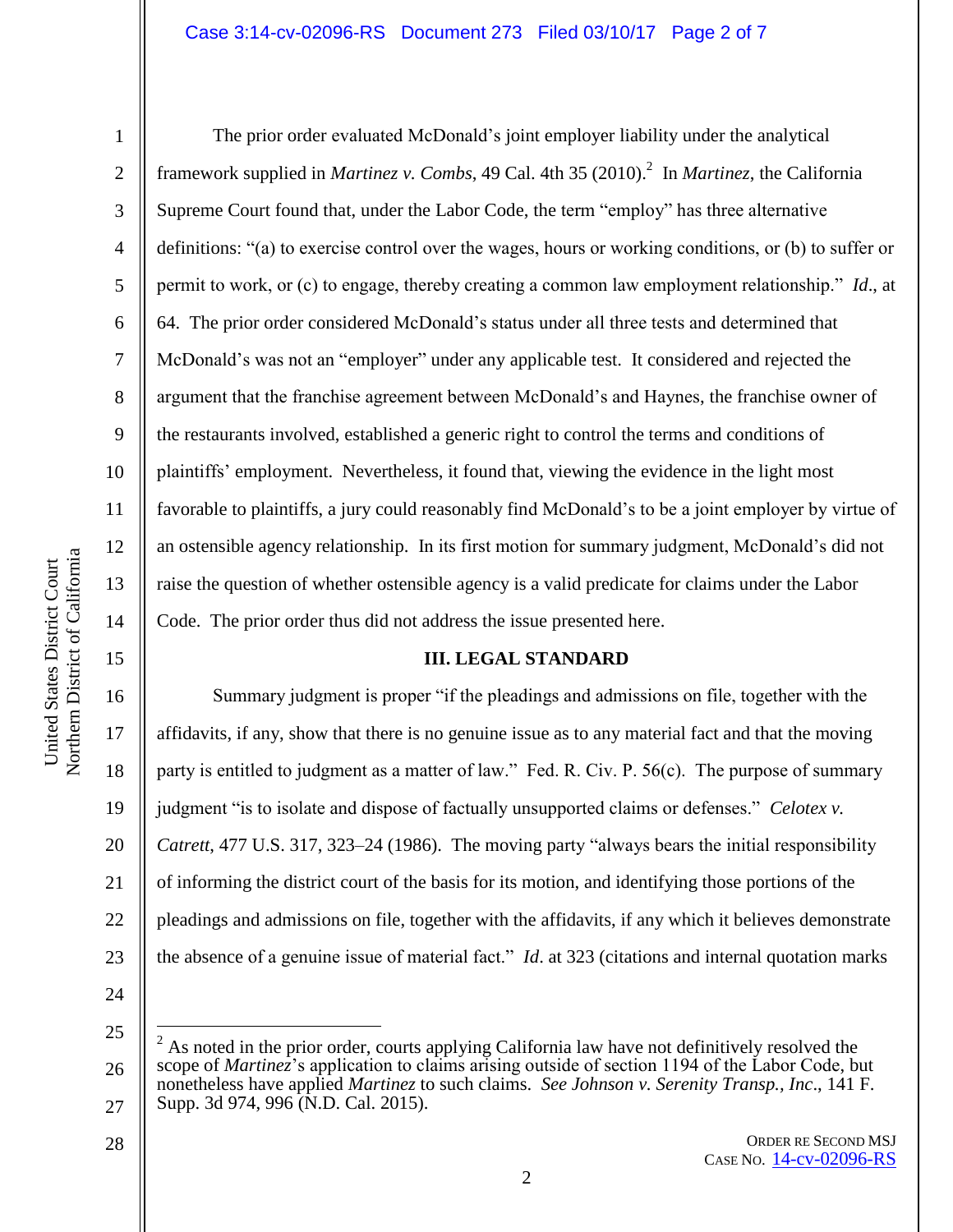omitted). If it meets this burden, the moving party is then entitled to judgment as a matter of law when the non-moving party fails to make a sufficient showing on an essential element of the case with respect to which he or she bears the burden of proof at trial. *Id*. at 322–23.

The non-moving party "must set forth specific facts showing that there is a genuine issue for trial." Fed. R. Civ. P. 56(e). The non-moving party cannot defeat the moving party's properly supported motion for summary judgment simply by alleging some factual dispute between the parties. To preclude the entry of summary judgment, the non-moving party must bring forth material facts, *i.e*., "facts that might affect the outcome of the suit under the governing law." *Anderson v. Liberty Lobby, Inc*., 477 U.S. 242, 248 (1986). "Factual disputes that are irrelevant or unnecessary will not be counted." *Id.* The opposing party "must do more than simply show that there is some metaphysical doubt as to the material facts." *Matsushita Elec. Indus. Co. v. Zenith Radio*, 475 U.S. 574, 588 (1986).

The court must draw all reasonable inferences in favor of the non-moving party, including questions of credibility and of the weight to be accorded particular evidence. *Masson v. New Yorker Magazine, Inc*., 501 U.S. 496 (1991) (citing *Anderson*, 477 U.S. at 255); *Matsushita*, 475 U.S. at 588 (1986). It is the court's responsibility "to determine whether the 'specific facts' set forth by the nonmoving party, coupled with undisputed background or contextual facts, are such that a rational or reasonable jury might return a verdict in its favor based on that evidence." *T.W. Elec. Serv. v. Pac. Elec. Contractors*, 809 F.2d 626, 631 (9th Cir. 1987). "[S]ummary judgment will not lie if the dispute about a material fact is 'genuine,' that is, if the evidence is such that a reasonable jury could return a verdict for the nonmoving party." *Anderson*, 477 U.S. at 248. However, "[w]here the record taken as a whole could not lead a rational trier of fact to find for the non-moving party, there is no 'genuine issue for trial.'" *Matsushita*, 475 U.S. at 587.

## **IV. DISCUSSION**

## **A. Labor Code**

26 27 McDonald's argues that it cannot be held liable for violations of the California Labor Code because it does not fall within the statutory definition of an "employer." For purposes of Labor

28

1

2

3

4

5

6

7

8

9

10

11

12

13

14

15

16

17

18

19

20

21

22

23

24

25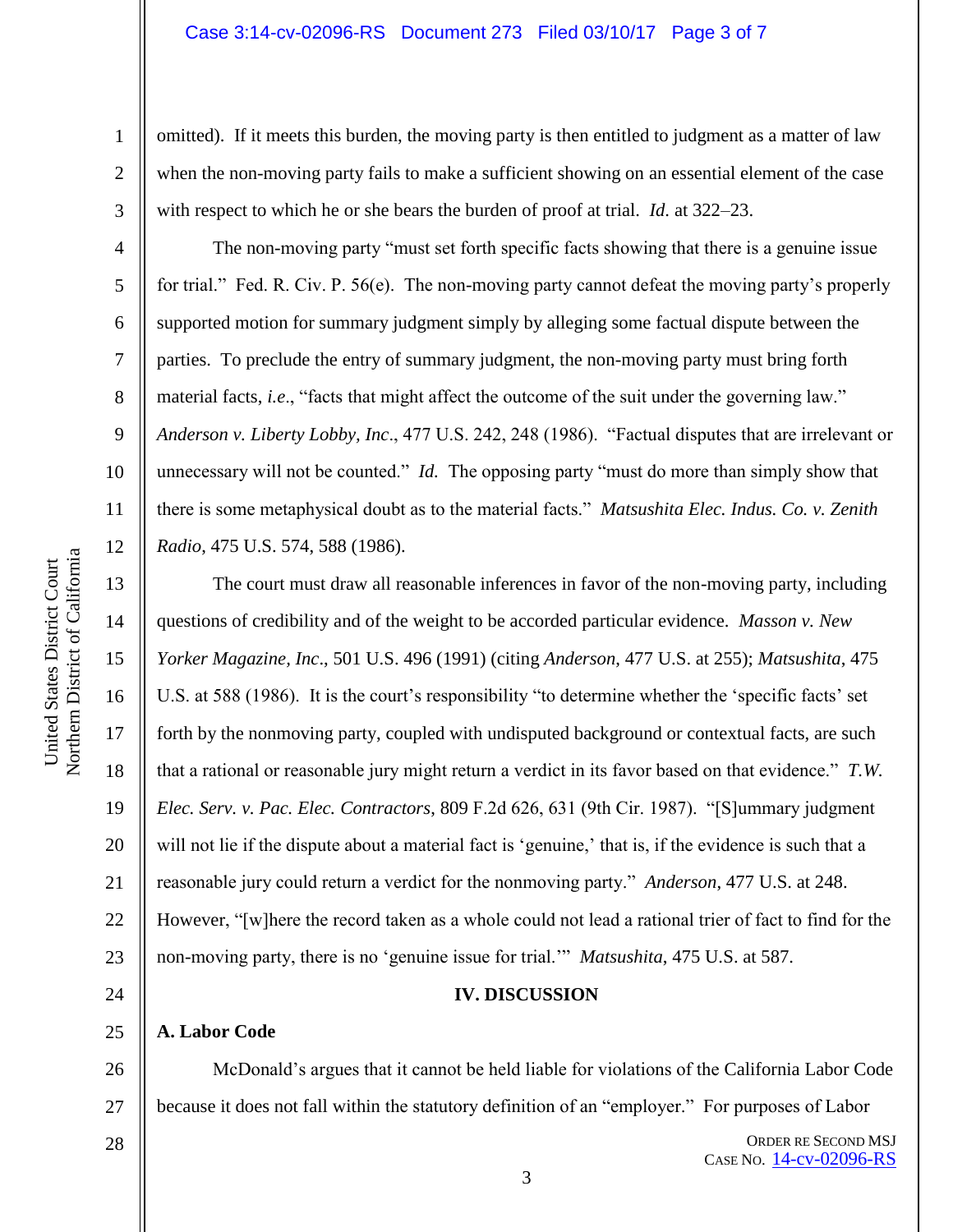## Case 3:14-cv-02096-RS Document 273 Filed 03/10/17 Page 4 of 7

Northern District of California Northern District of California United States District Court United States District Court

1 2 3 4 5 6 7 8 9 10 Code violations, the Industrial Welfare Commission's ("IWC") wage orders "define the employment relationship, and thus who may be liable." *Martinez*, 49 Cal.4th at 52; *see also* Department of Labor Standards Enforcement ("DLSE") Op. Ltr. (June 18, 2002) ("The only definition of the term employer . . . is found . . . in the various orders of the [IWC] which govern the payment of wages, hours of work, and working conditions of employees in every industry and occupation in California."). IWC Wage Order 5-2001 provides that to "employ" is to "engage, suffer, or permit to work," *id*. § 2(E), and defines an "employer" as one who "directly or indirectly, or through an agent or any other person, employs or exercises control over the wages, hours, or working conditions of any person." *Id*. § 2(H). The prior order considered these various tests and concluded McDonald's was not liable under any one.

11 12 13 14 15 16 17 18 19 20 21 22 23 24 Plaintiffs argue that the wage order permits a finding of liability for Labor Code violations under an ostensible agency theory because it includes the phrase "through an agent." *Id*. § 2(H). Read in context, however, that phrase is explicitly limited. The wage order restricts the definition of an "employer" to one who, through an agent, "employs or exercises control over" the workplace environment. *Id.* Because plaintiffs' interpretation would render this added limitation meaningless, it must be rejected. *See Boise Cascade Corp. v. U.S. E.P.A*., 942 F.2d 1427, 1432 (9th Cir. 1991) (courts must "interpret [a] statut[e] as a whole, giving effect to each word and making every effort not to interpret a provision in a manner that renders other provisions of the same statute inconsistent, meaningless or superfluous"). As Defendants note, the IWC is presumed to have drafted its definition of "employer" against the backdrop of existing law. The principles of ostensible agency were well-established and codified in California's civil code when the IWC authored the definition at issue. Therefore, the IWC's decision to limit the scope of agency liability in the context of the Labor Code must be credited. Moreover, plaintiffs identify no legal authority in support of their position.<sup>3</sup> Instead, they

25

 $\overline{a}$ 

26

27

<sup>3</sup> They note that ostensible agency was deemed a valid predicate for liability under the Labor Code in *Ochoa v. McDonald's Corp*., 133 F. Supp.3d 1228, 1239 (N.D. Cal. 2015), but that decision provided no legal analysis on the issue.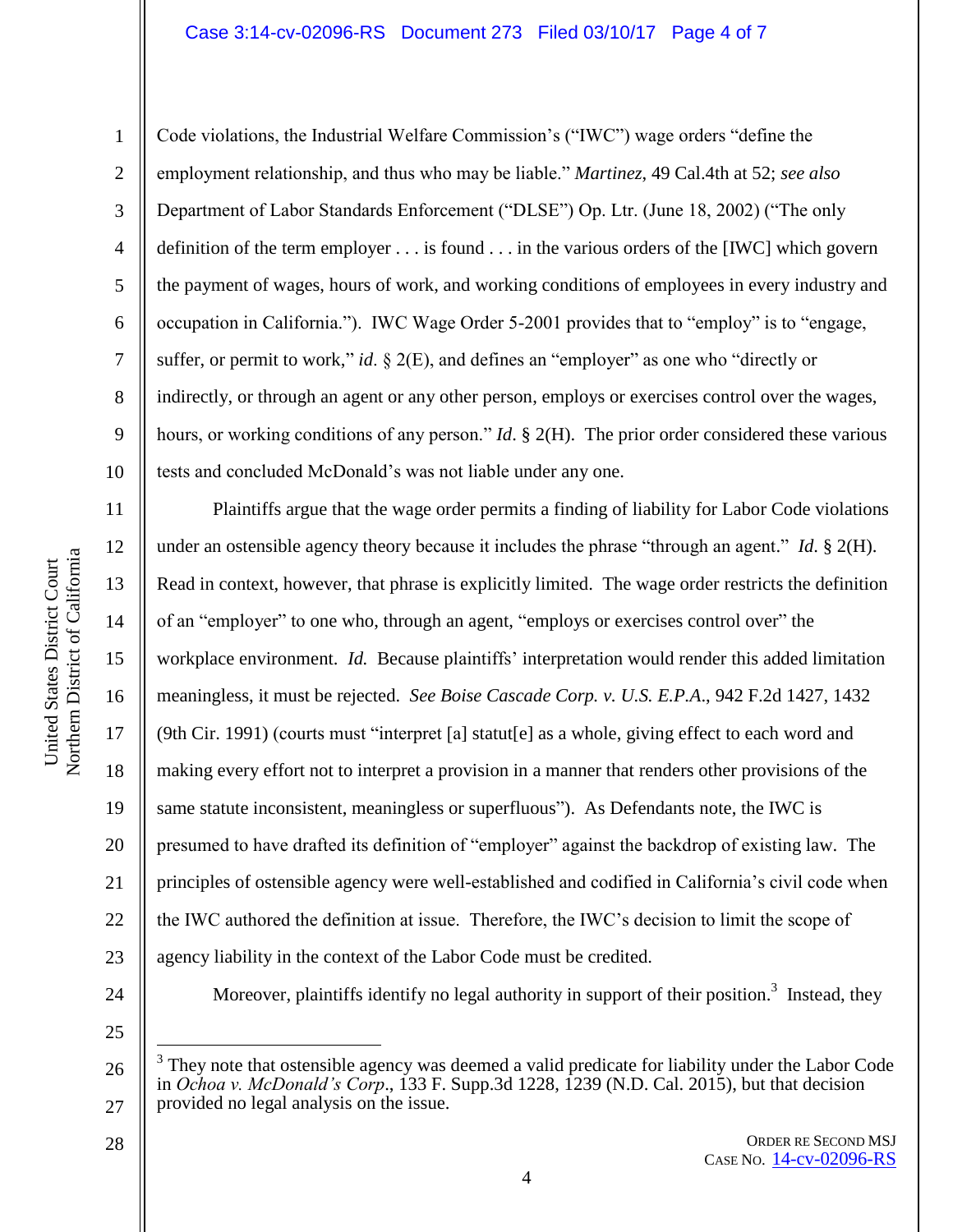1

2

3

4

5

6

7

8

rely on the general principle that ostensible agency is a full form of agency under California law. They claim that the rules of principal-agent liability "sweep across the civil law," such that "whatever the context, the rule remains that an agent acting within his ostensible authority binds his principal." *Pasadena Medi-Ctr. Assocs. v. Super. Ct.,* 9 Cal.3d 773, 781 (1973). In *Pasadena*, however, the defendants fell within the scope of the underlying service statute because actual notice had been provided to them. Moreover, there, neither party argued that there was an inconsistency between the underlying statutes and those codifying the principles of ostensible agency.

9 10 11 12 13 14 15 16 17 18 19 20 21 22 23 While plaintiffs identify no specific guidance on the application of ostensible agency principles where those principles could be interpreted as inconsistent with an implementing order, basic rules of statutory interpretation provide assistance.<sup>4</sup> First, it is well-established that "when a general and particular provision are inconsistent, the latter is paramount to the former." Cal. Civ. Proc. § 1859; *see also United States v. Soberanes*, 318 F.3d 959, 963 (9th Cir. 2003) (noting the "fundamental canon of statutory interpretation [which] holds that, when there is an apparent conflict between a specific provision and a more general one, the more specific one governs"). The IWC has provided a specific definition of "employer" which is inconsistent with the general provisions of California law codifying ostensible agency. Accordingly, the IWC's definition takes precedence. Additionally, another "familiar principle of statutory construction ... is that a negative inference may be drawn from the exclusion of language from one statutory provision that is included in other provisions of the same statute." *Hamdan v. Rumsfeld*, 548 U.S. 557, 578 (2006). The wage order includes the "through an agent" language in the control-based test but not in the others. Plaintiffs argue that only one of the three disjunctive definitions of "employer" is based on control. That definition, however, is the only one that includes the "through an agent" language.

24

 $\overline{a}$ 

28

25 26 27 4 The dearth of relevant case law is not surprising given the highly unusual application of ostensible agency in this case. As explained in the prior order, in the franchising context, ostensible agency has been found in interactions generally involving non-employees who had isolated or short-term contact with the defendants. *See* Order at 23. (citing cases).

ORDER RE SECOND MSJ CASE NO. [14-cv-02096-RS](https://ecf.cand.uscourts.gov/cgi-bin/DktRpt.pl?277170)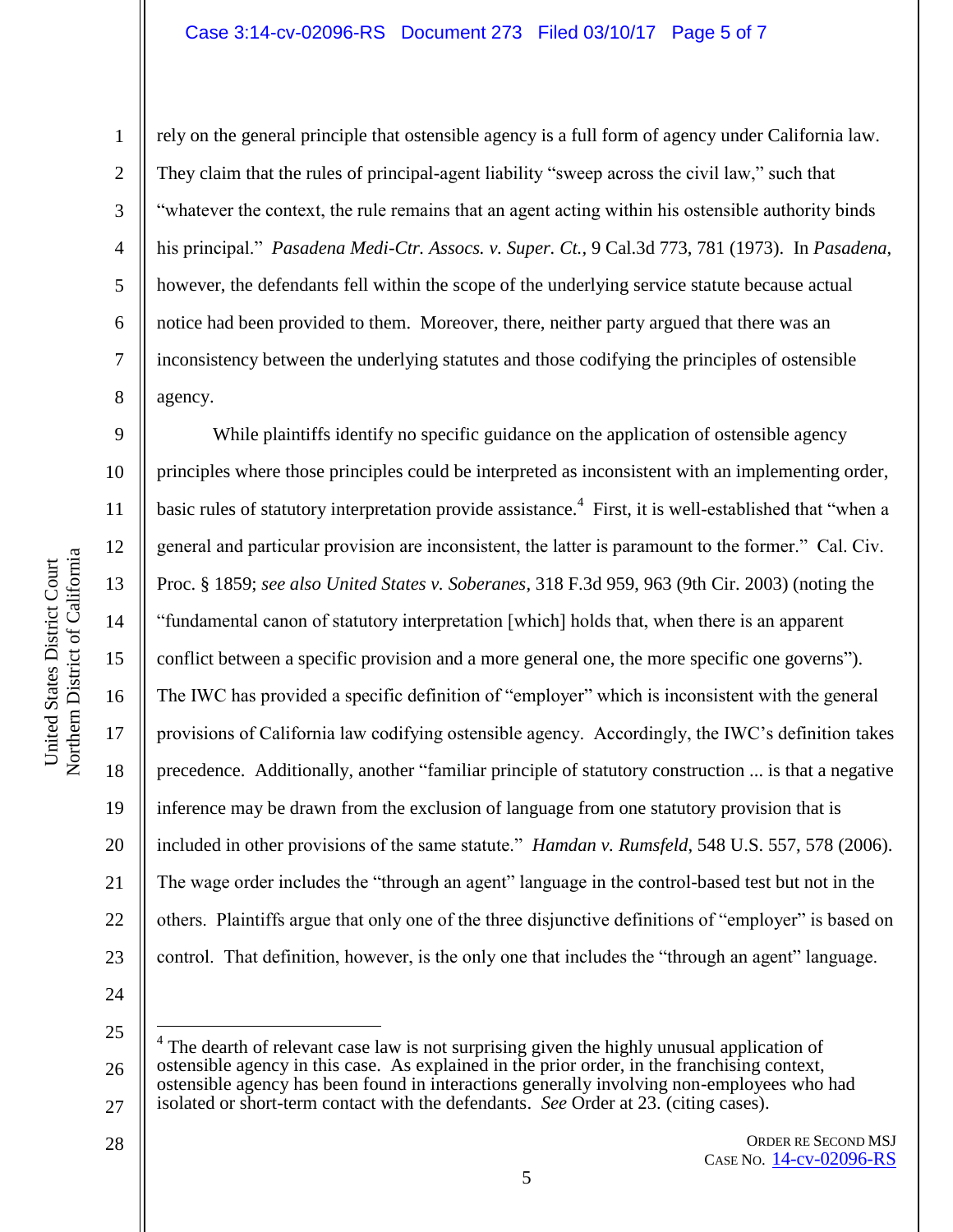## Case 3:14-cv-02096-RS Document 273 Filed 03/10/17 Page 6 of 7

17

18

19

20

21

22

23

24

 $\overline{a}$ 

28

1

2 3 4 5 6 7 8 9 10 11 12 13 14 15 16 In the end, plaintiffs resort to policy arguments. They insist that adopting their interpretation would advance the purpose of the Wage Order, but their arguments fall short. While courts are required to construe wage statutes broadly in favor of employees, "this principle does not provide [courts] with the authority to rewrite applicable legislation." *Soto v. Motel 6 Operating, L.P.*, 4 Cal.App.5th 385, 393 (2016). "The rules of statutory construction provide that [u]nder the guise of construction, a court should not rewrite the law, add to it what has been omitted, omit from it what has been inserted, give it an effect beyond that gathered from the plain and direct import of the terms used, or read into it an exception, qualification, or modification that will nullify a clear provision or materially affect its operation so as to make it conform to a presumed intention not expressed or otherwise apparent in the law." *Id*. (internal citations omitted). To ignore the IWC's decision to limit the definition of "employer" to those who, through an agent, control workplace conditions would be to rewrite the law. Moreover, the factual predicate of plaintiffs' policy argument is that McDonald's can remedy the alleged Labor Code violations, but that argument was previously rejected. In light of the plain language of the wage order and relevant principles of statutory interpretation, plaintiffs' efforts to impose liability on McDonald's for Labor Code violations based on ostensible agency principles must be rejected.

## **B. Remaining Claims**

Plaintiffs' UCL, PAGA, and declaratory relief claims are derivative of their Labor Code claims and thus judgment will be entered in McDonald's favor on those claims.<sup>5</sup> In light of the above analysis, McDonald's alternative arguments related to those claims need not be reached.

## **V. CONCLUSION**

McDonald's motion is granted as to all claims based on Labor Code violations. Judgment is thus entered in McDonald's favor as to all remaining claims.

ORDER RE SECOND MSJ CASE NO. [14-cv-02096-RS](https://ecf.cand.uscourts.gov/cgi-bin/DktRpt.pl?277170)

<sup>25</sup> 26 27 5 Plaintiffs' UCL claim includes one stray allegation that McDonald's "conceal[ed] from workers material information concerning Defendants' joint employer status." Comp. ¶ 229. While this allegation is not based on a violation of the Labor Code, judgment in McDonald's favor is proper in light of the prior order's finding that McDonald's is not a joint employer.